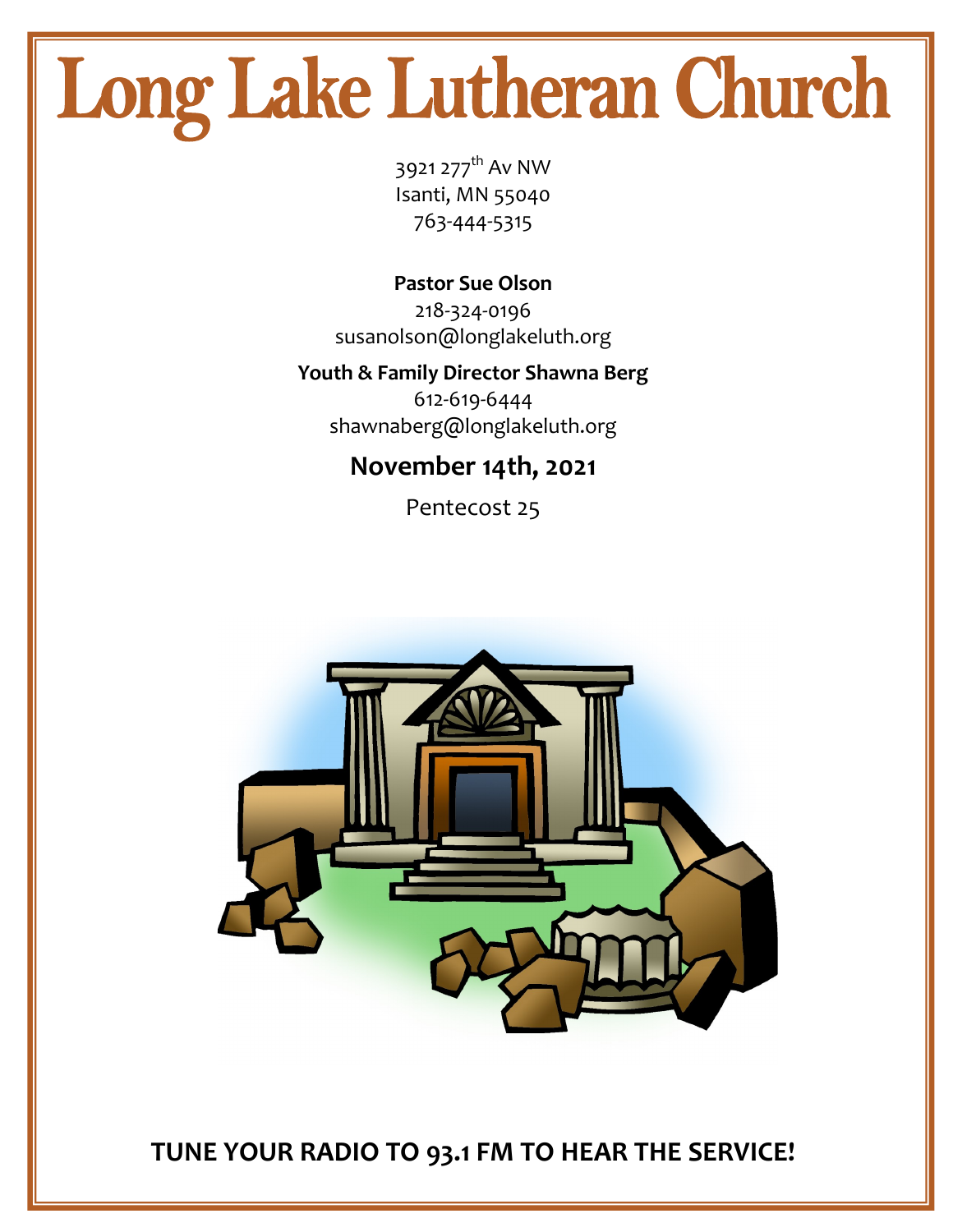#### **VETERANS RECOGNITION:**





"I pledge allegiance to the Flag

of the United States of America,

and to the Republic for which it stands,

one Nation under God,

indivisible, with liberty and justice for all."

#### WEINSTOCKART

I **pledge allegiance to the Christian flag, and to the Savior for whose Kingdom it stands; one Savior, crucified, risen, and coming again with life and liberty to all who believe**.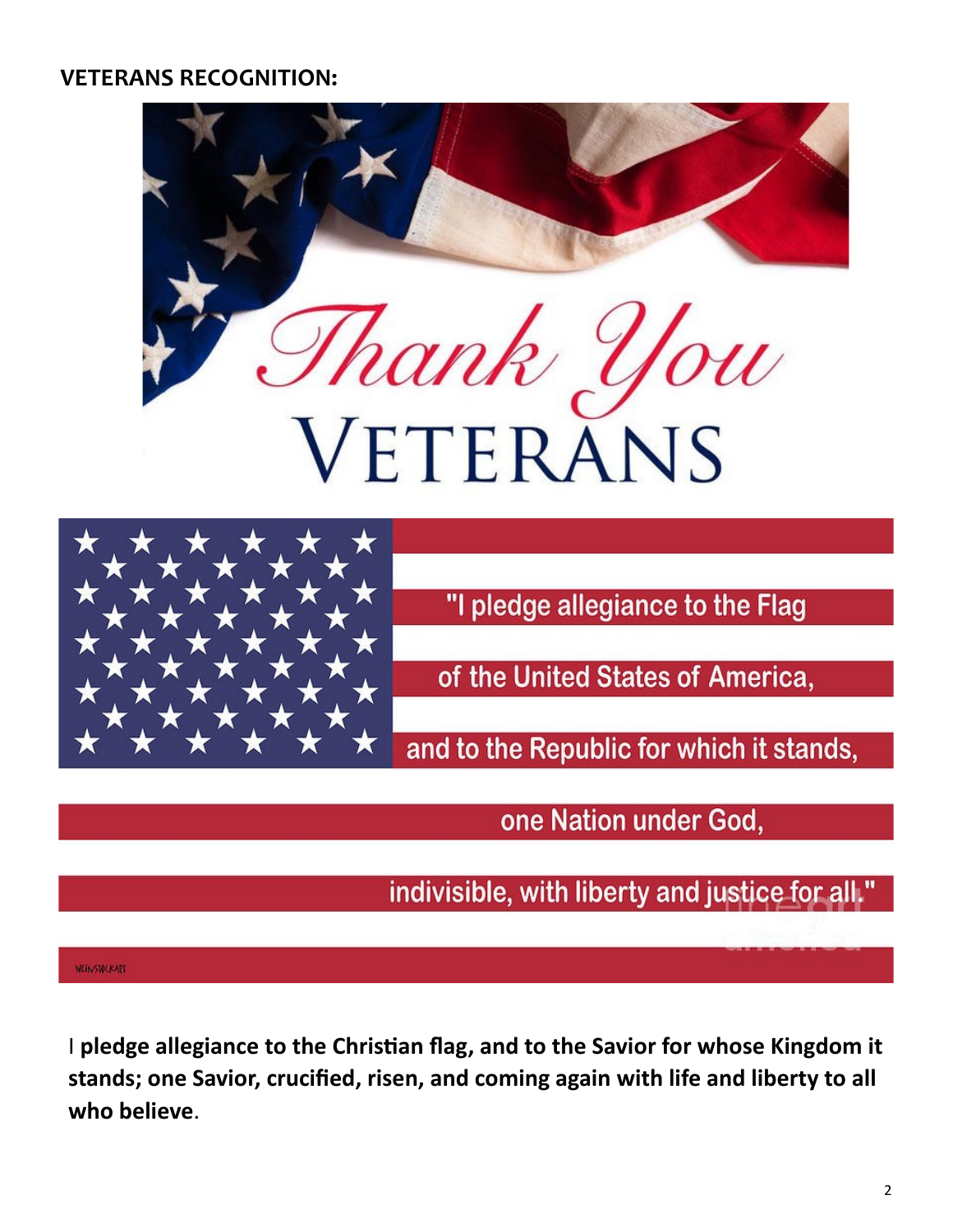## **Veteran's Day Litany**

P: God of love, peace and justice, it is your will for the world that we may live together in peace.

## **ALL: You have promised through the prophet Isaiah that one day the swords will be beaten into ploughshares.**

P: Let us recognize with humility and sadness the tragic loss of life that comes in war.

## **ALL: Even so, as we gather here free from persecution, we may give thanks for those that have served with courage and honor.**

P: Lord God, we praise you for raising up those willing to serve. We pray that all Soldiers, Marines, Sailors, Airmen and Coast Guard men and women serve with honor, pride, and compassion. Do not let their hearts be hardened by the actions they must take. Strengthen their families. Keep them surrounded in your love, peace and protection.

**ALL: Dear Lord, we praise you for granting us many freedoms. Let us honor those who have served by working for peace. Let us never forget those who have served, and let us never let go of your promise of peace. Amen.**

P: Joshua 1:9 " I hereby command you: Be strong and courageous; do not be frightened or dismayed, for the LORD your God is with you wherever you go."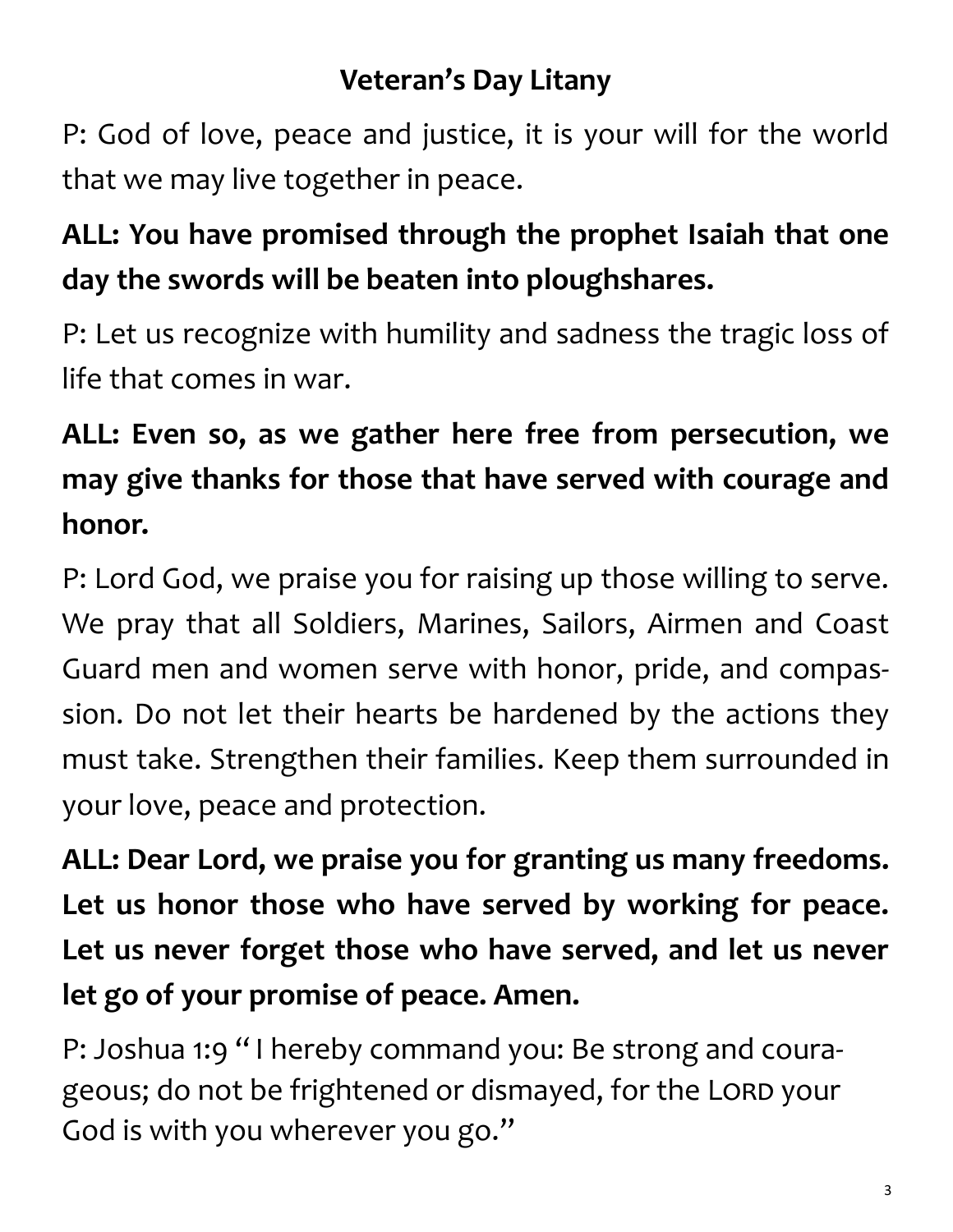#### **GATHERING SONG: ELW 765**

#### **Lord of All Hopefulness**

- 1 Lord of all hopefulness, Lord of all joy, whose trust, ever child-like, no cares could destroy: be there at our waking, and give us, we pray, your bliss in our hearts, Lord, at the break of the day.
- 2 Lord of all eagerness, Lord of all faith, whose strong hands were skilled at the plane and the lathe: be there at our labors, and give us, we pray, your strength in our hearts, Lord, at the noon of the day.
- 3 Lord of all kindliness, Lord of all grace, your hands swift to welcome, your arms to embrace: be there at our homing, and give us, we pray, your love in our hearts, Lord, at the eve of the day.
- 4 Lord of all gentleness, Lord of all calm, whose voice is contentment, whose presence is balm: be there at our sleeping, and give us, we pray, your peace in our hearts, Lord, at the end of the day.

#### **WELCOME/ANNOUNCEMENTS**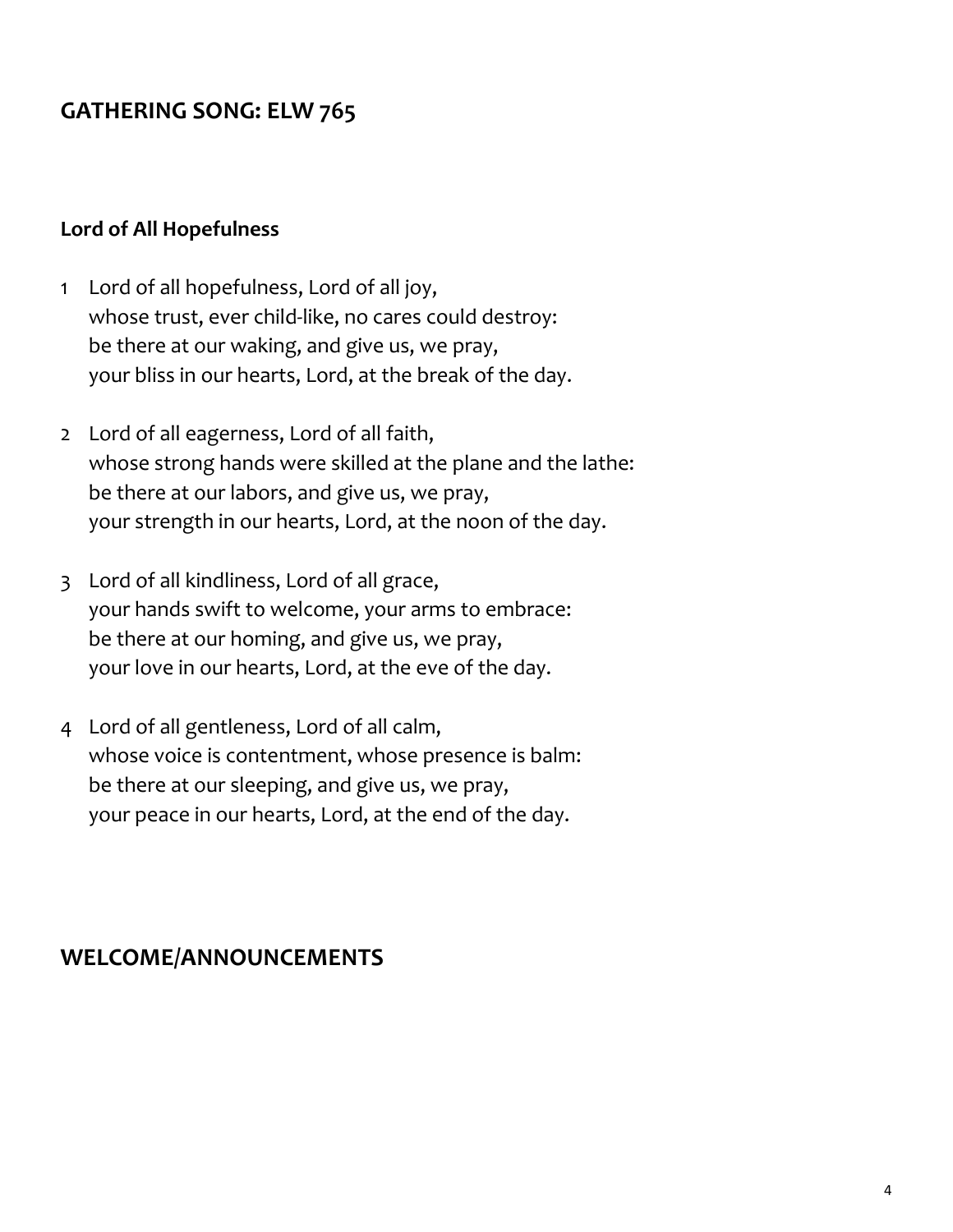#### **HYMN OF PRAISE: ELW 888**

#### **O Beautiful for Spacious Skies**

- 1 O beautiful for spacious skies, for amber waves of grain, for purple mountain majesties above the fruited plain: America! America! God shed his grace on thee, and crown thy good with brotherhood from sea to shining sea.
- 2 O beautiful for heroes proved in liberating strife, who more than self their country loved, and mercy more than life: America! America! May God thy gold refine, till all success be nobleness, and ev'ry gain divine.
- 3 O beautiful for patriot dream that sees beyond the years thine alabaster cities gleam, undimmed by human tears: America! America! God mend thine ev'ry flaw, confirm thy soul in self-control, thy liberty in law.

#### **Prayer Of The Day:**

P: Almighty God, your sovereign purpose brings salvation to birth. Give us faith to be steadfast amid the tumults of this world, trusting that your kingdom comes and your will is done through your Son, Jesus Christ, our Savior and Lord. **A: Amen.**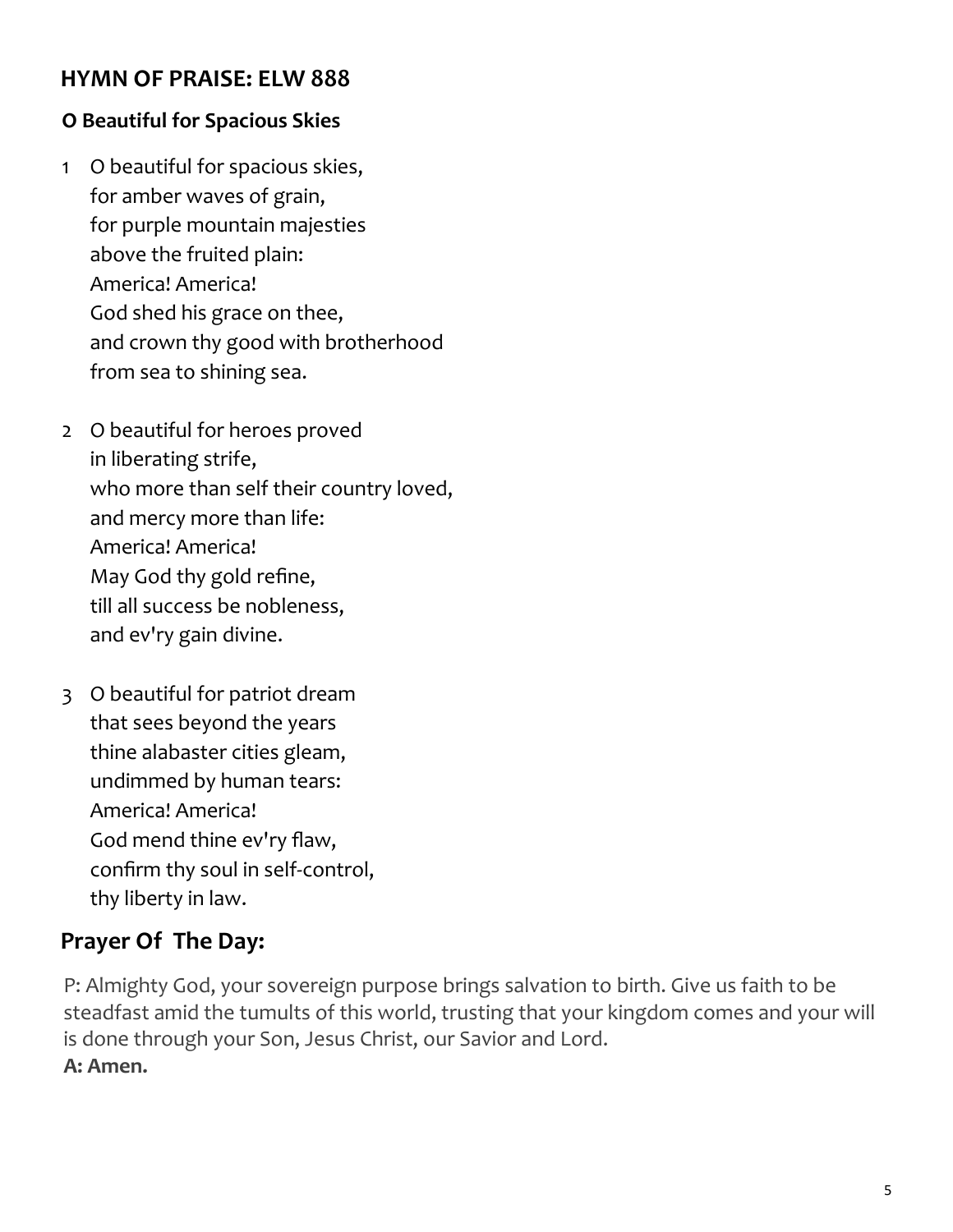#### **WORD:**

#### **Psalm 16**

- $R:$ <sup>1</sup> Protect me, O God, for I take refuge in you; I have said to the LORD, "You are my Lord, my good above all other."
- **A:** <sup>2</sup>**All my delight is in the godly that are <sup>|</sup> in the land, upon those who are noble among the people.**
- R: <sup>3</sup>But those who run after <sup>|</sup> other gods shall have their troubles  $\frac{1}{2}$  multiplied.
- **A:** <sup>4</sup> **I will not pour out drink offerings <sup>|</sup> to such gods, never take their names up-on my lips.**
- R:  $50$  Lord, you are my portion and my cup; it is you who uphold my lot.
- **A:** <sup>6</sup>**My boundaries enclose a pleasant land; indeed, I have a rich inheritance.**
- R: <sup>7</sup>I will bless the Lord who gives me counsel; my heart teaches me night  $^\|$  after night.
- **A:** <sup>8</sup> **I have set the Lord always before me; because God is at my right hand, I shall not be shaken.**
- R:  $9$ My heart, therefore, is glad, and my spirit rejoices; my body also shall rest in hope.
- **A:** <sup>10</sup>**For you will not abandon me to the grave, nor let your holy one see the pit.**
- R: <sup>11</sup>You will show me the <sup>|</sup> path of life;

 in your presence there is fullness of joy, and in your right hand are pleasures forever more.

#### **GOSPEL ACCLAMATION ELW P.151 (please stand as you are able)**

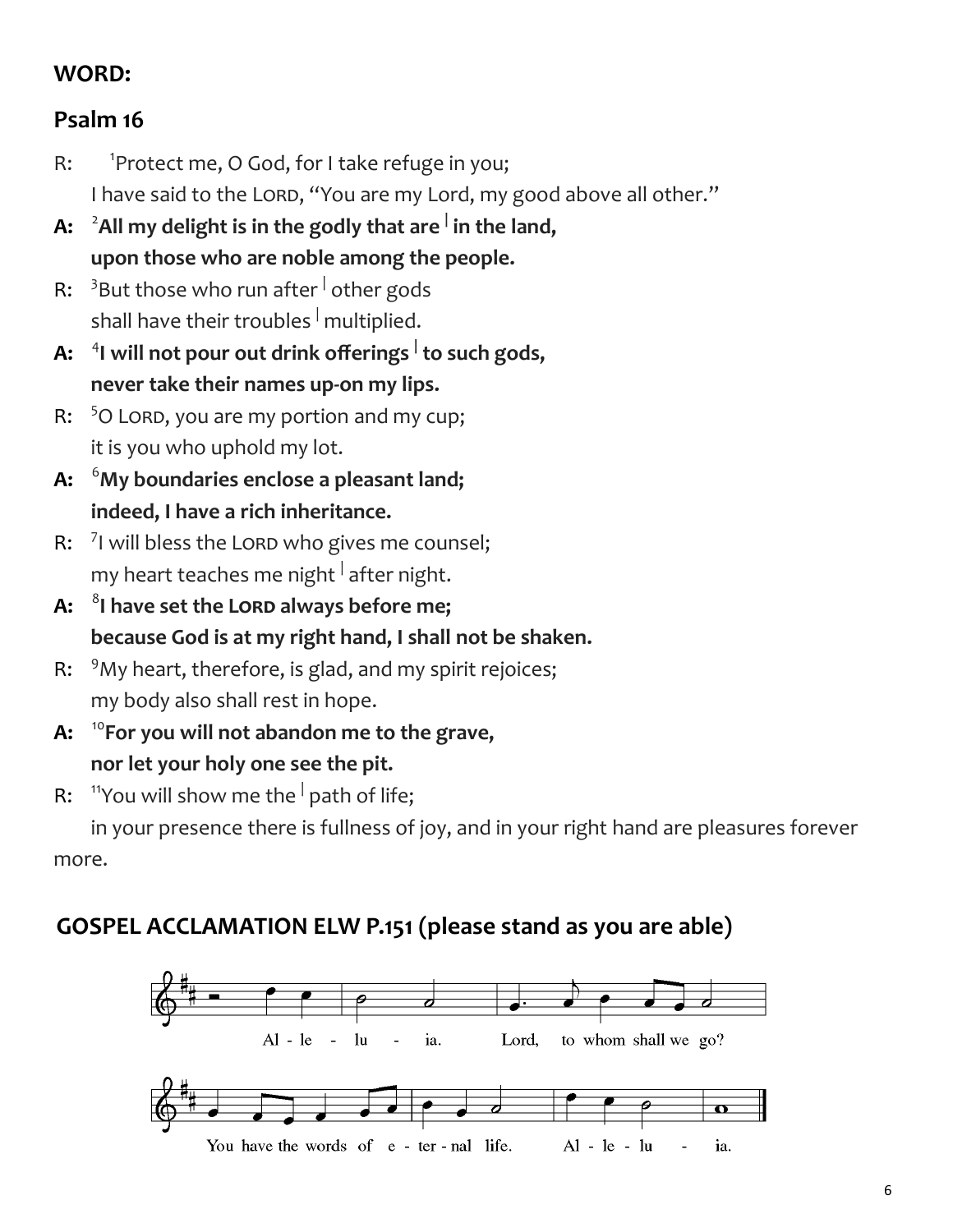#### **GOSPEL (please stand as you are able)**

#### **Mark: 13:1-8**

R: The gospel according to Mark chapter 13

#### **A: Glory to you O Lord**

R: 1As [Jesus] came out of the temple, one of his disciples said to him, "Look, Teacher, what large stones and what large buildings!" <sup>2</sup>Then Jesus asked him, "Do you see these great buildings? Not one stone will be left here upon another; all will be thrown down."

<sup>3</sup>When he was sitting on the Mount of Olives opposite the temple, Peter, James, John, and Andrew asked him privately, <sup>4</sup>"Tell us, when will this be, and what will be the sign that all these things are about to be accomplished?"<sup>5</sup>Then Jesus began to say to them, "Beware that no one leads you astray.  $6$ Many will come in my name and say, 'I am he!' and they will lead many astray. <sup>7</sup>When you hear of wars and rumors of wars, do not be alarmed; this must take place, but the end is still to come.  $^8$ For nation will rise against nation, and kingdom against kingdom; there will be earthquakes in various places; there will be famines. This is but the beginning of the birth pangs."

R: The gospel of the Lord

**A: Praise to you, O Christ.** 

#### **CHILDREN'S MESSAGE: Pastor Sue**

Kids dismissed to Sunday School

**MESSAGE: Pastor Sue** 

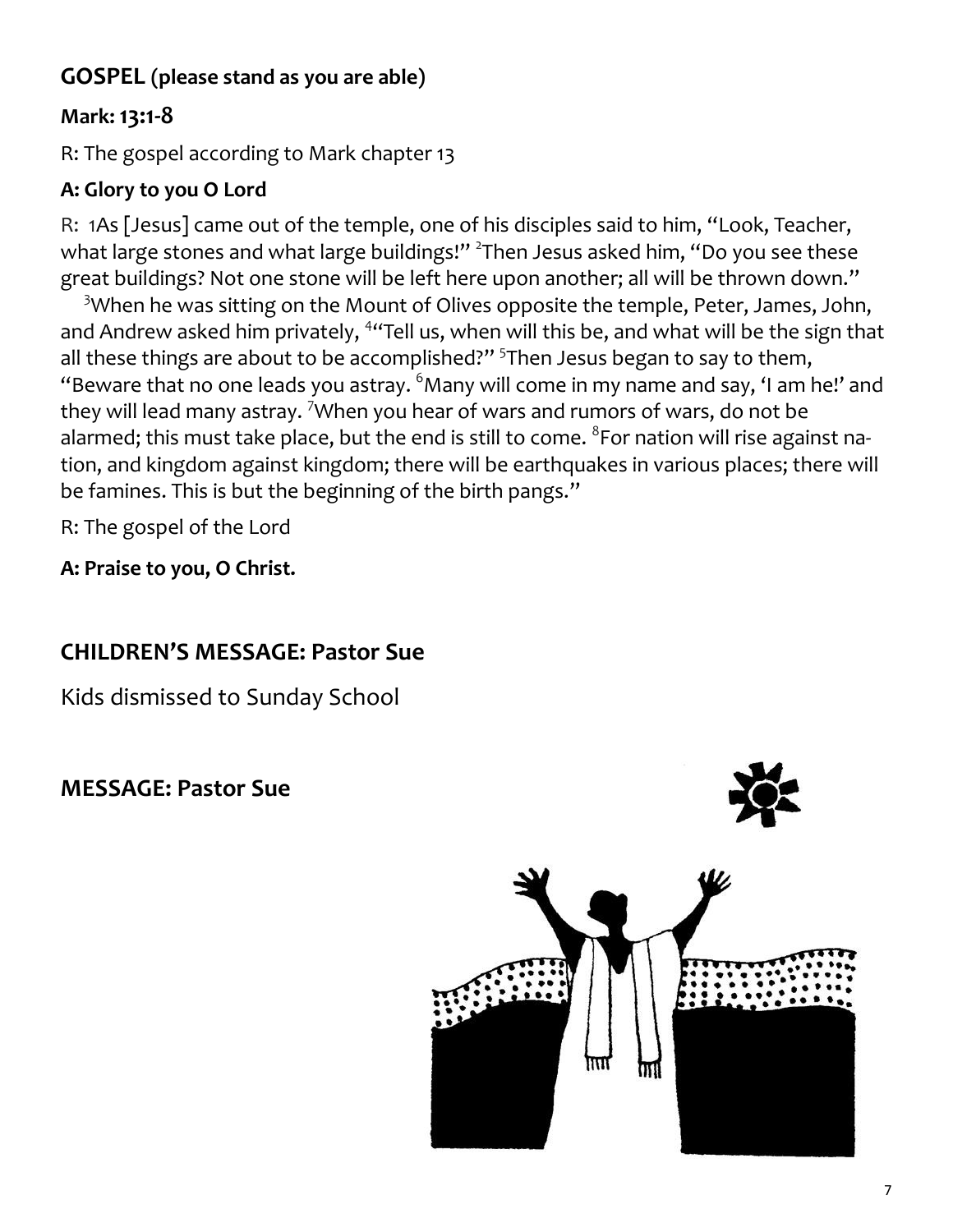#### **SONG OF THE DAY: ELW 889**

#### **The Right Hand of God**

- 1 The right hand of God is writing in our land, writing with power and with love, our conflicts and our fears, our triumphs and our tears are recorded by the right hand of God.
- 2 The right hand of God is pointing in our land, pointing the way we must go, so clouded is the way, so easily we stray, but we're guided by the right hand of God.
- 3 The right hand of God is striking in our land, striking out at envy, hate, and greed. Our selfishness and lust, our pride and deeds unjust are destroyed by the right hand of God.
- 4 The right hand of God is healing in our land, healing broken bodies, minds, and souls, so wondrous is its touch with love that means so much, when we're healed by the right hand of God.

#### **APOSTLE'S CREED ELW P. 195**

**I believe in God, the Father almighty, creator of heaven and earth. I believe in Jesus Christ, his only Son, our Lord. He was conceived by the power of the Holy Spirit and born of the virgin Mary. He suffered under Pontius Pilate, was crucified, died, and was buried. He descended into hell. On the third day he rose again.**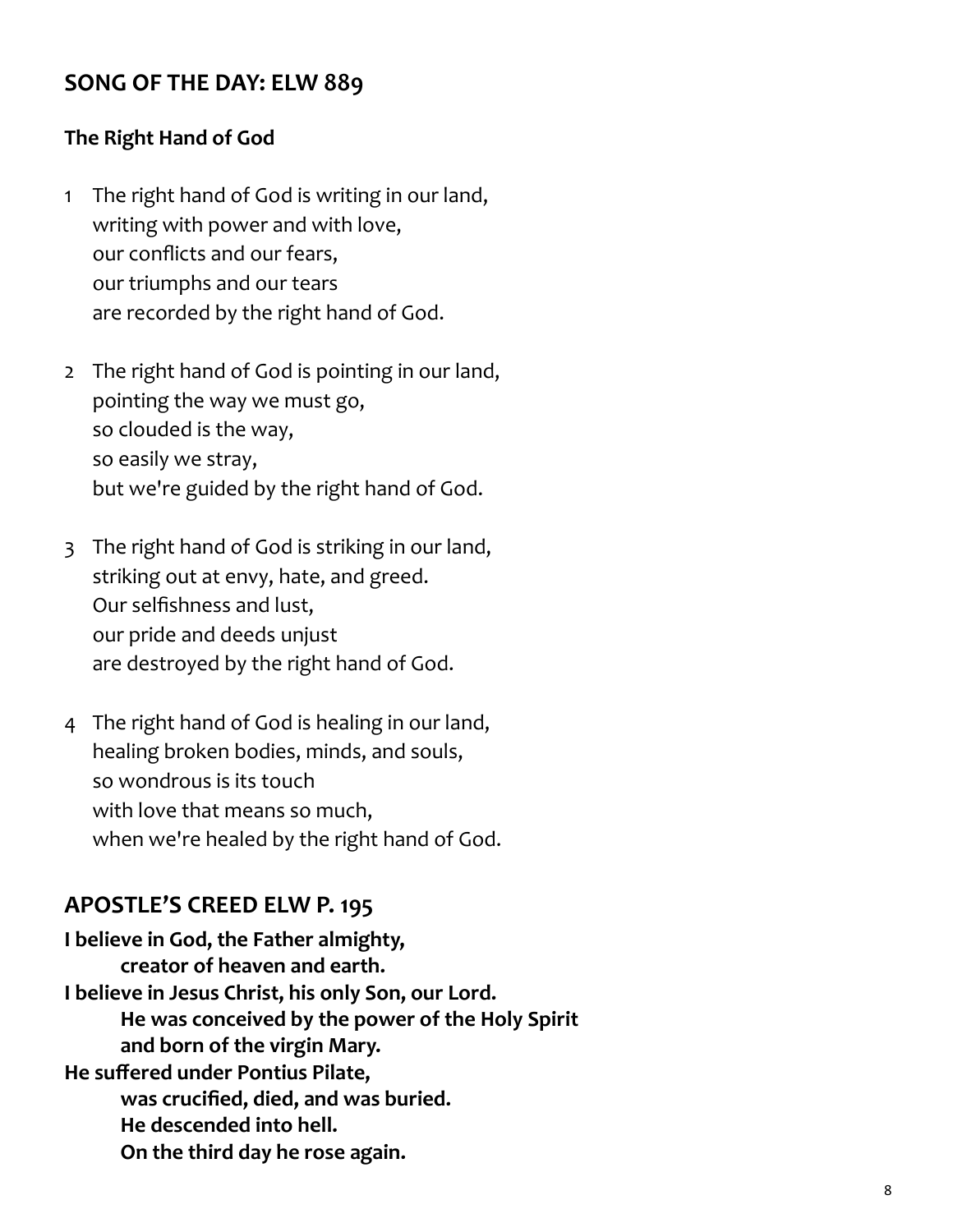**He ascended into heaven, and is seated at the right hand of the Father. He will come again to judge the living and the dead. I believe in the Holy Spirit, the holy catholic/Christian Church, the communion of saints, the forgiveness of sins, the resurrection of the body, and the life everlasting. Amen**

#### **PRAYERS OF THE PEOPLE:**

P: Eternal God, you hold firm amid the changes of this world. Hear us now as we pray for the church, the world, and everyone in need. God, in your mercy.

#### **A: Hear our prayer.**

P: God our hope and strength, we entrust to you all for whom we pray. Remain with us always, through Jesus Christ, our Savior.

#### **A: Amen.**

#### **LORD'S PRAYER (Please stand as you are able) ELW p. 112**

- P: Lord, remember us in your kingdom and teach us to pray.
- **A: Our Father, who art in heaven,**

**hallowed be thy name, thy kingdom come, thy will be done, on earth as it is in heaven. Give us this day our daily bread; and forgive us our trespasses, as we forgive those who trespass against us; and lead us not into temptation, but deliver us from evil. For thine is the kingdom, and the power, and the glory, forever and ever. Amen.**

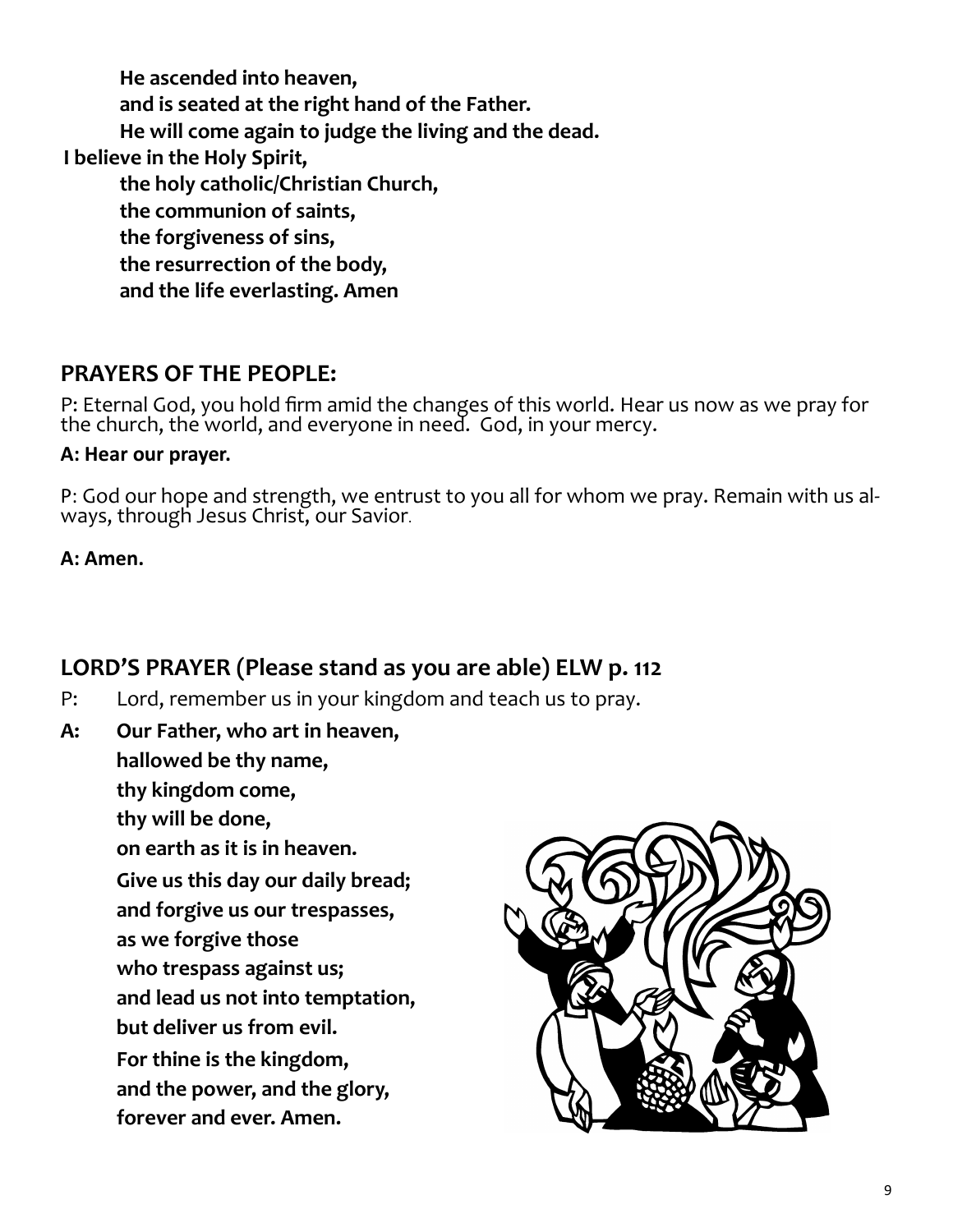## **OFFERING– Stewardship Talk by Matt Lundeen OFFERING SONG: ELW 186**

#### **Create in Me a Clean Heart**

Create in me a clean heart, O God, and renew a right spirit within me. Cast me not away from your presence, and take not your Holy Spirit from me. Restore to me the joy of your salvation, and uphold me with your free Spirit.

#### **OFFERING PRAYER:**

Holy God, the earth is yours and everything in it, yet you have chosen to dwell among your creatures. Come among us now in these gifts of bread and wine, and strengthen us to be your body for the world through Jesus Christ our Lord.

**Amen.**

#### **BLESSING:**

God, the beginning and the end,

who has written your name in the book of life,

bless and keep you in grace and peace

from this time forth and forevermore.

**Amen.**

**How you can give: GIVE NOW on website TEXT to 833-623-0354 Ask for help setting up electronic giving**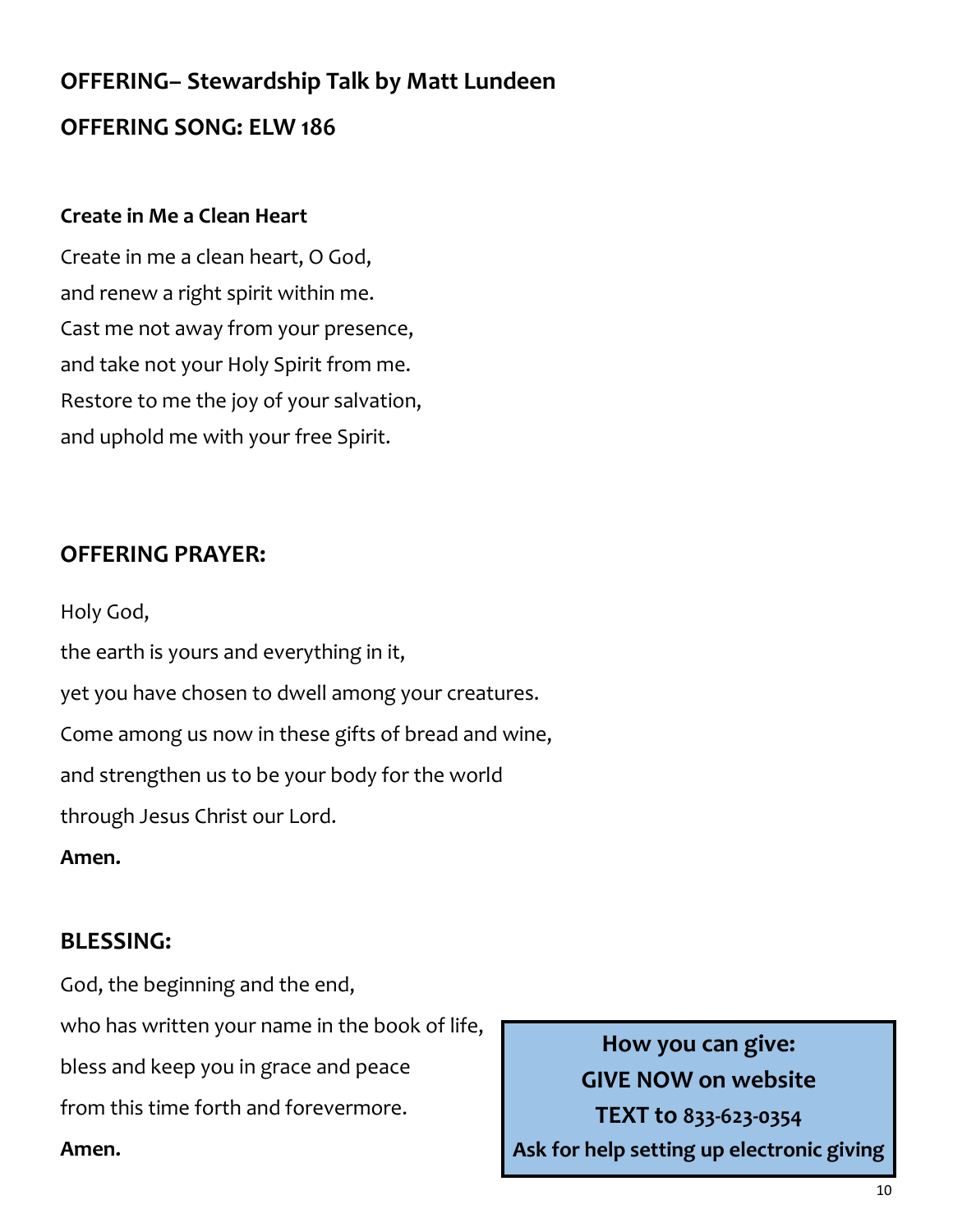#### **SENDING SONG: ELW 890**

#### **Mine Eyes Have Seen the Glory**

1 Mine eyes have seen the glory of the coming of the Lord; he is trampling out the vintage where the grapes of wrath are stored; he has loosed the fateful lightning of his terrible swift sword: his truth is marching on.

#### *Refrain*

Glory, glory! Hallelujah! Glory, glory! Hallelujah! Glory, glory! Hallelujah! His truth is marching on.

- 2 He has sounded forth the trumpet that shall never call retreat; he is sifting out the hearts of men before his judgment seat. Oh, be swift, my soul, to answer him; be jubilant, my feet! Our God is marching on. *Refrain*
- 3 In the beauty of the lilies Christ was born across the sea, with a glory in his bosom that transfigures you and me. As he died to make men holy, let us live to make men free, while God is marching on. *Refrain*

#### **DISMISSAL:**

P: Led on by the saints before us,

go in peace to serve the Lord.

**A: Thanks be to God.**